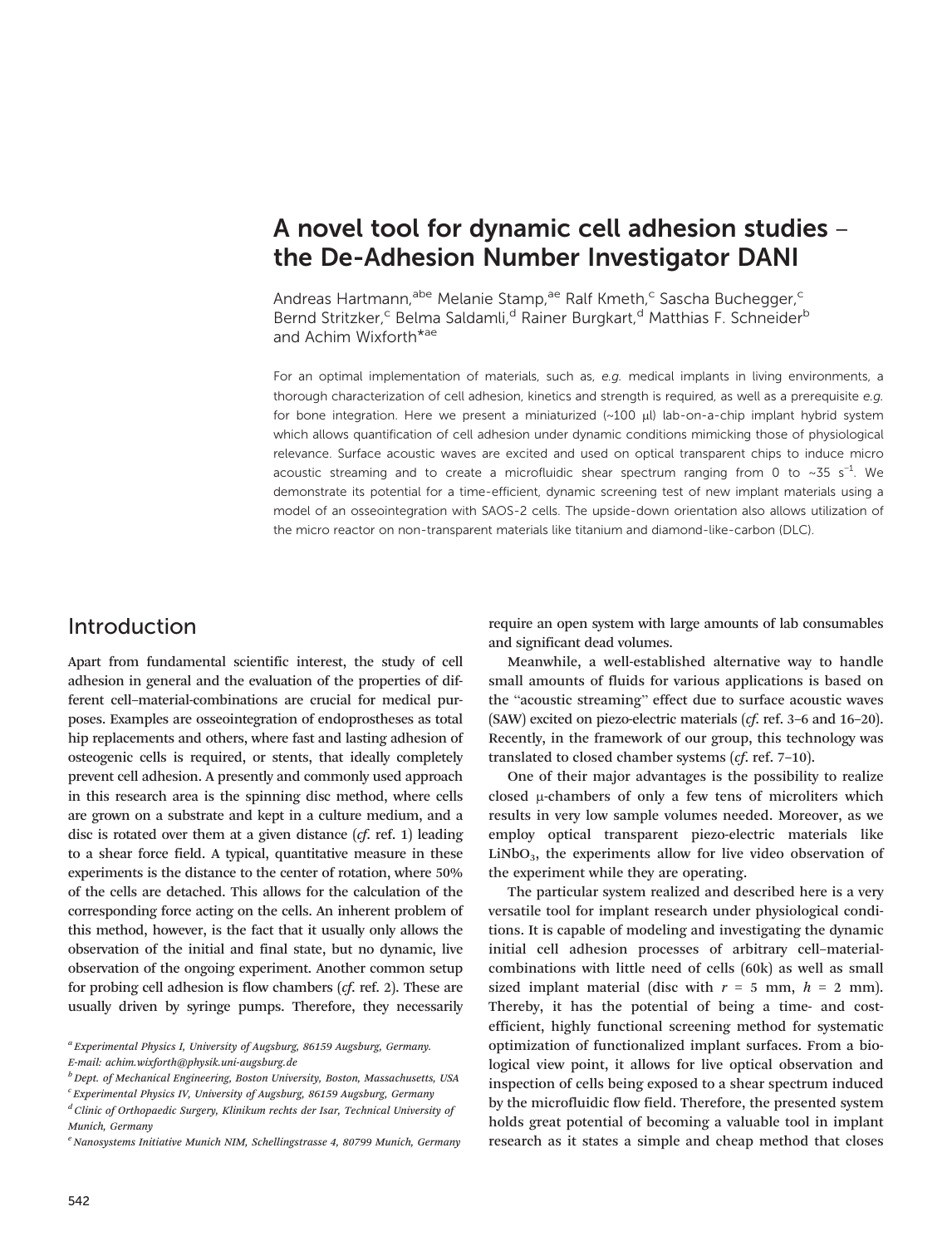an existing gap in adhesion studies that is present due to the lack of appropriate methods so far.

# Materials and methods

#### Surface acoustic wave-driven flow system

For the generation of the microfluidic flow, Ti–Ag–Ti (5 nm by 50 nm by 5 nm height) inter-digital transducers (IDT) on a substrate of  $LiNbO<sub>3</sub>$  (128° rot Y-cut) with a resonance frequency at ~160 MHz were fabricated and used to excite surface acoustic waves. To protect the IDT, a  $SiO<sub>2</sub>$  coating was sputter deposited on top of the IDT structures. The  $LiNbO<sub>3</sub>$ substrate at the same time represents the bottom of our micro flow chamber. For a detailed description of the SAW excitation employing IDT, see [ref.](#page-4-0) 11.

On top of the piezoelectric substrate with the IDT, a hollow, cylindrical polydimethylsiloxane (PDMS) structure (outer diameter 16 mm, inner diameter 8 mm, height 2 mm) constitutes the wall of the chamber which contains only about 100 μl volume. On top of this guard ring, the implant sample is placed into a small pocket formed by the PDMS structure as well (see Fig. 1). The chamber is then surrounded by a hollow brass body which is coupled to a heat bath ensuring body temperature (37 °C) in the chamber. Thus, SAW mediated



Fig. 1 Photograph (top) and schematic cross-section (bottom) of the setup for cell adhesion measurements. The system consists of a transparent piezoelectric LiNbO<sub>3</sub> substrate with interdigital transducers (IDTs, green-brown color in the figure). On top of the substrate and the IDTs, a polydimethylsiloxane (PDMS)-chamber (blue) is placed which is covered by the implant specimen, in this case a titanium sample (grey). In the top photograph, the PDMS-chamber (upside-down) is removed from the  $LiNbO<sub>3</sub>$  substrate, whereas the cross-section in the bottom part of the figure shows the system in its closed and assembled configuration. The electrical radio-frequency (rf) connector is labeled in orange. It is connected to the IDTs via silver conductive paste and two separated Cu-parts on the chip-carrier.

heating effects are compensated, and we can ensure a constant temperature within the flow chamber throughout the entire experiment.

The measurements are performed using an Axiovert 200 M (Zeiss) inverted microscope, a 2.5× objective and a digital camera (Hamamatsu Orca 5G) with  $1344 \times 1024$  pixels. This results in an observable area of  $3.48 \times 2.65$  mm<sup>2</sup>. The SAW driven microfluidic flow is created using a frequency generator powering the IDTs at their resonance frequency with an input power of up to  $+27$  dBm (= 500 mW). Employing particle image velocimetry (PIV) (cf. [ref.](#page-4-0) 12, PIVlab-code by Dipl. Biol. William Thielicke and Prof. Dr. Eize J. Stamhuis), we are able to obtain the distribution of the shear rates in the chamber. For visualization purposes, we use small  $(d = 6 \text{ microns})$  tracer particles (Polybeads® from Polyscience Inc., Warrington, PA).

#### Cell culture

The SAOS-2 cell line was provided by Klinikum rechts der Isar, Technical University of Munich, TUM. It was cultured using DMEM medium with stable glutamine, 3.7 g  $I^{-1}$ NaHCO<sub>3</sub>, 1.0 g  $l^{-1}$  p-glucose (Biochrom) adding 50 ml fetal calf serum (FBS Superior, S 0615, Biochrom), 10 ml HEPES 1 M (L 1613, Biochrom), 5 ml <sup>L</sup>-glutamine 200 mM (K 0283, Biochrom), 5 ml MEM vitamins 100× (K 0373, Biochrom), and 1 ml primocin (ant-pm-2, Invivogen) in a humidified atmosphere consisting of 5%  $CO<sub>2</sub>$  and 95% air at 37 °C. Cells could take up nutrients ad libitum.

#### Implant samples

The medical titanium alloy (Ti gr.5-ELI) material was purchased from Valbruna Edel Inox GmbH, Dormagen, Germany. The samples (discs with  $r = 5$  mm,  $h = 2$  mm) were sand blasted by Aesculap AG, Tuttlingen, Germany, which resulted in a surface roughness Ra of  $\sim$  5  $\mu$ m. Further on, they were cleaned for 20 minutes in an ultrasonic bath at 50 °C in a solution of 1:1 acetone-isopropanol. Finally, they were sterilized in an autoclave at 121 °C for 20 minutes. Alternatively, we also produced DLC-covered implant samples according to [ref.](#page-4-0) 13, except that the molar ratios were changed to  $1:2$ benzoin :  $AgNO<sub>3</sub>$  and  $AgNO<sub>3</sub>$  : polyvinylpyrrolidone (PVP) to four different concentrations of 1 : 2, 1 : 10, 1 : 20 and pure PVP. The use of silver in the first three leads to the formation of silver nanoparticles in the DLC matrix, with Ag concentration being dependent on the Ag: PVP ratio. These particles have been introduced for antibacterial reasons. This is especially important during the first days after surgery. All DLC-samples were sterilized according to medical standards using a cobalt 60-source (1.1732 MeV and 1.3325 MeV) with a radiation dose of 26.5 kGy.

#### Image processing

To deduce the number of cells on the substrate as a function of time, the images were analyzed using the software "ImageJ" provided by the NIH. As the cells occurred mostly in agglomerations, the identified particles were sorted into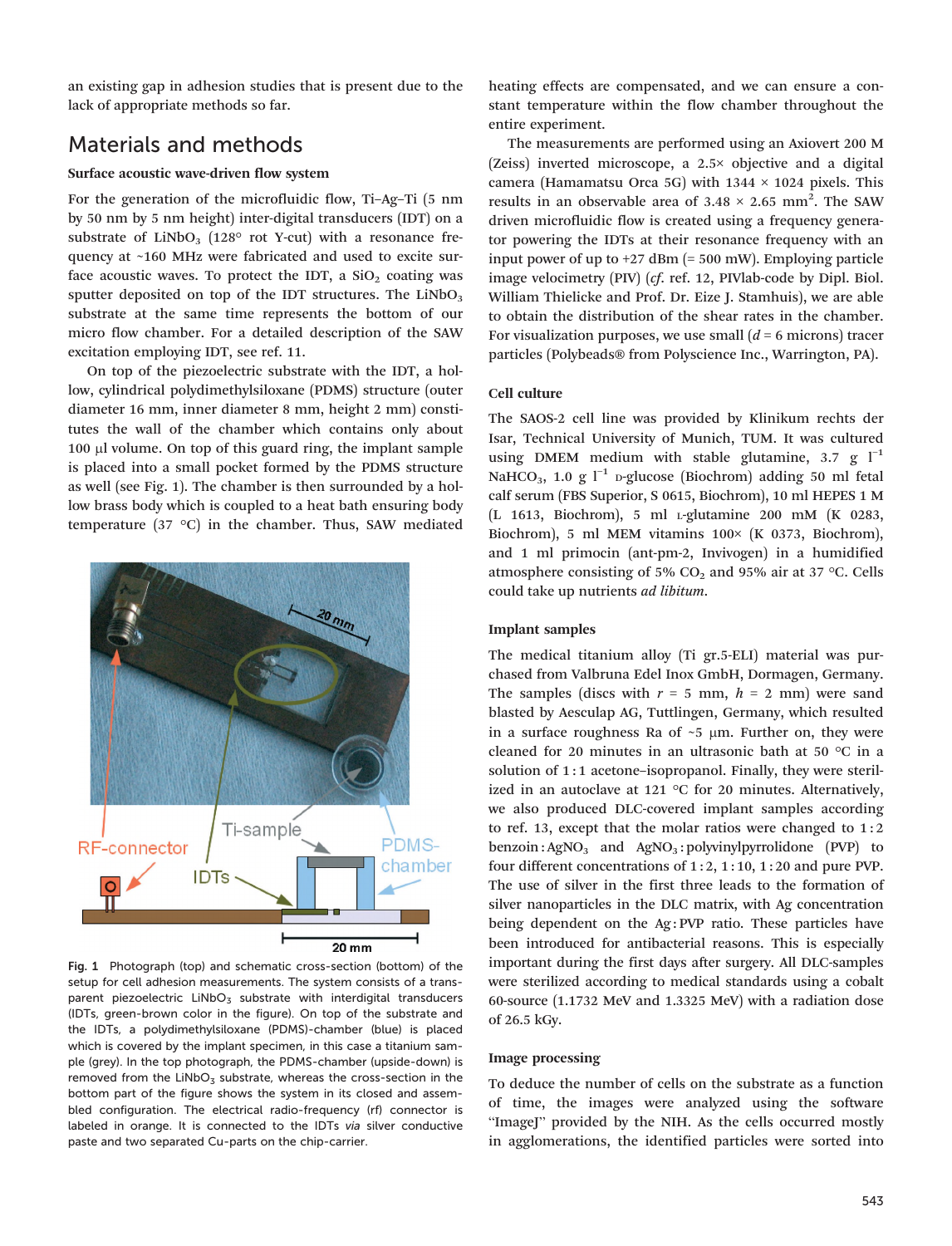10 bins of different areas that were heuristically defined starting at 100  $\mu$ m<sup>2</sup> (which corresponds to a circle of radius  $r = 5.64 \, \mu m$ ) up to 5000  $\mu$ m<sup>2</sup> ( $r = 39.89 \, \mu$ m). The bins were interrelated to 1–10 cells.

### Results and discussion

### Shear field distribution in the measuring chamber

The force counteracting the cell adhesion originates from the shear stress created near the wall/implant material sample. Using the velocity field as being extracted from our PIV measurements, we calculated the corresponding shear stress distribution in the  $x$ -y-plane of the substrate.

The shear rates in the observable area for cell adhesion measurements range from 0 to ~35  $s^{-1}$  (*cf.* Fig. 2). Due to the characteristic streaming pattern of our IDT-structure (cf. ref. 14 and 15), a half-moon-shaped pattern of high shear rates with two distinct maxima is developing on the sample after the SAW is turned on. The amplitude of these shear rates can easily be adjusted by adjusting the rf power fed into the IDT.

### Preparation procedure

After harvesting the cells, a cell suspension (in medium) is prepared with a density of approx. 360k cells ml<sup>-1</sup>. The cells are stained with 1 μl of calcein green AM fluorescent dye (Invitrogen, 1 μg dissolved in 1 μl dimethyl sulfoxide) per ml of suspension for  $t > 30$  min. This also serves as a valuable viability proof, as only after removal of the acetoxymethyl (AM) esters by intracellular esterases is the molecule converted to a green fluorescent dye. 160 μl (approx. 60k cells) are loaded into the chamber, initially forming a dome due to surface tension. The sample is then stored in the incubator for different



Fig. 2 Shear rate distribution within the measuring chamber; the viewing area for cell adhesion measurements is marked by a continuous black rectangle. Shear rates range from 0 to ~35 s $^{-1}$  and create a typical pattern with two areas of maximum shear rates with a saddle point area in between, reflecting the typical IDT streaming characteristics. The dotted rectangle marks the position of the IDT; the apparent distinct minima and maxima in this area are caused by computational artifacts due to the lack of sight of tracer particles and therefore have no physical meaning.

periods of time (incubation time  $t$  inc: typically 10 min  $\lt$  $t_$ inc < 60 min) where the cell sediment ( $t_$ sed < 1 min for cells with a radius of 10 μm following a Stokes' law estimate) start to adhere to the surface. After this initial adhesion time, the medium above the sample is gently exchanged by pipetting at a very low speed. Basically no suspended cells remain present in the measuring chamber at the initial state of the measurement. After further 15 minutes of preparation  $(t$  prep), the cells are exposed to the microfluidic flow by switching on the SAW and subsequent micro acoustic streaming.

#### Adhesion study of SAOS-2 cells

We now demonstrate the potential of our setup to investigate the adhesion of osteoblast-related SAOS-2 cells on titanium surfaces at 37 °C. In Fig. 3, we depict the result of such an experiment by plotting the increasing total number of adhered cells with increasing initial adhesion time. In this example, we observe a total number of about 1200 seeded cells  $mm^{-2}$ .

In Fig. 4, we show the evolution of cell de-adhesion within the first 60 minutes of implant sample shear treatment by



Fig. 3 Number of adhered SAOS-2 cells mm<sup>-2</sup> on naked titanium after an initial adhesion time of  $t$ \_inc (10-60 min) in the incubator at standard cell culture conditions; 1.2k cells mm−<sup>2</sup> were seeded.



Fig. 4 Percentage of detached SAOS-2 cells on Ti-implant samples depending on initial adhesion time t\_inc (10–60 min) versus time of flow exposure. It can be clearly seen that for higher initial adhesion times, the detachment rate of the cells due to the microfluidic flow is reduced. The photograph insets exemplarily depict the initial and final cell density within the measuring chamber.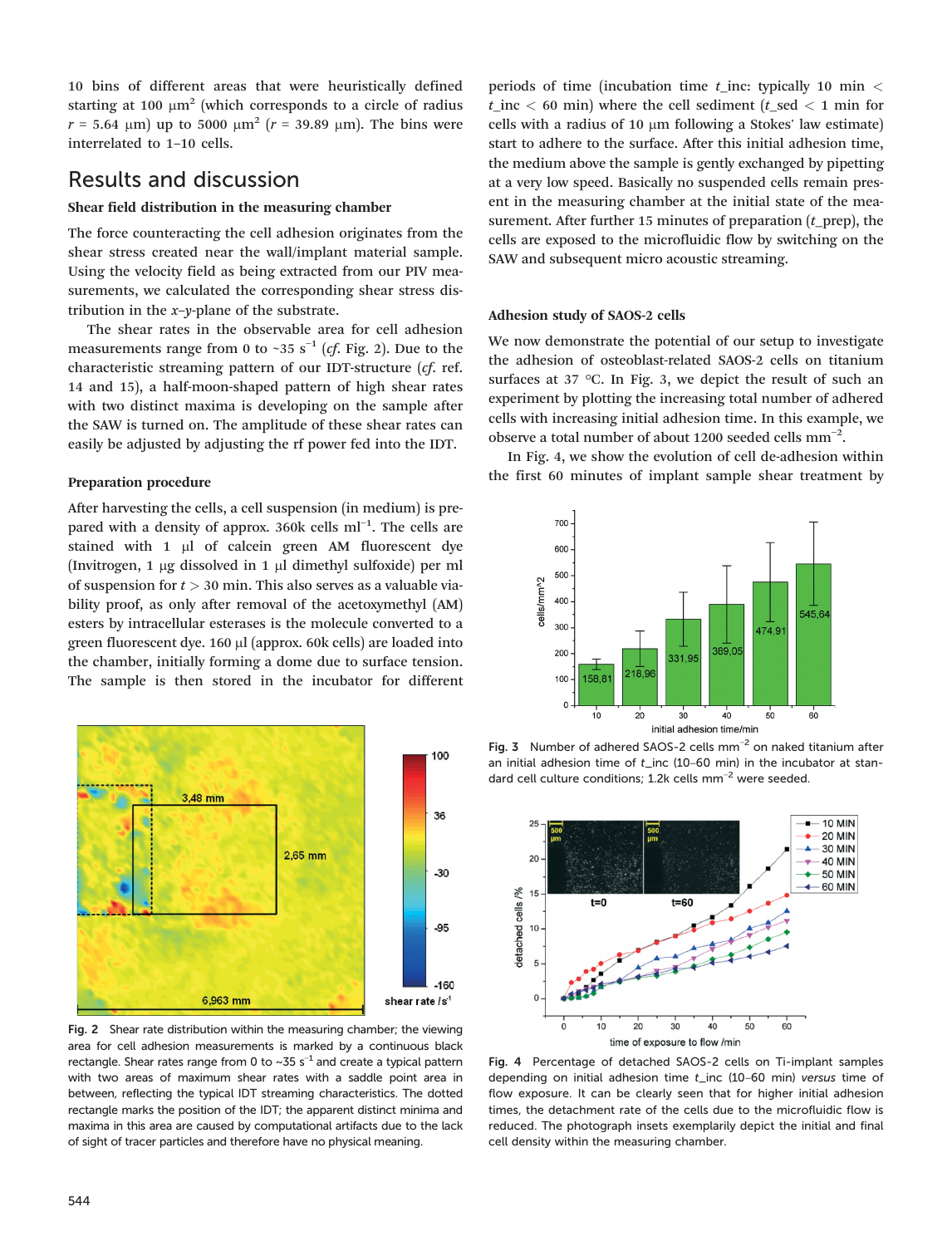the microfluidic flow for six different initial adhesion times (ranging from 10 to 60 minutes). The data clearly show that the initial adhesion time and the average detachment rate are inversely related.

An alternative and different adhesion study is performed with SAOS-2 cells on titanium samples covered with a layer of diamond-like-carbon (DLC), which is also known to be a very suitable implant surface material. The DLC matrices were either pure or doped with nano-colloidal silver particles (cf. sample preparation-part). Fig. 5 depicts a comparison of the initial adhesion affinity for three different DLC coatings and pure titanium. On titanium, we clearly observe a higher cell density after  $t$ \_inc = 60 min whereas the DLC coated samples reveal a slightly increased adhesion affinity for higher silver-doping concentrations among the Ag–PVP 1:10 and Ag–PVP 1:20 samples. Nonetheless, it is important to state that for a very high silver-doping  $(Ag-PVP 1:2)$ , no cells at all were bound to the surface after  $t$ \_inc = 60 min. Although the well-documented cell toxicity of silver gives a plausible explanation for the lack of cells for Ag–PVP 1 : 2, we are not aware of a stringent explanation for the increased cell affinity for the slightly higher silver-doping of Ag–PVP 1 : 10 as compared to Ag–PVP 1 : 20. A positive, electrostatic potential due to silver ions in the DLC matrix close to the surface should in principle be shielded very effectively by a Gouy–Chapman layer as the Debye-length in a cell culture medium is significantly below 1 nm. Still, it seems worth mentioning that a positively charged surface represents a quite unusual condition in a biological system which might have unexpected effects.

The dynamic cell adhesion measurements under microfluidic flow, in contrast, give another impression of the suitability of the different materials for cell adhesion. Fig. 6 shows the deadhesion of SAOS-2 cells with respect to the different implant surfaces. Apart from titanium, which exhibits the highest initial adhesion density and the lowest de-adhesion rate, the DLC implant samples show a different behavior: the Ag: PVP 1:10 sample with the highest initial adhesion density among the DLC samples surprisingly also turns out to exhibit the largest deadhesion rate. With decreasing silver concentration (Ag: PVP 1: 20 to pure DLC), the de-adhesion rate also decreases.



Fig. 5 Number of adhered SAOS-2 cells mm<sup>-2</sup> on various substrates as being denoted on the x-axis. The data were taken after an initial adhesion time of  $t$ \_inc = 60 min in the incubator under standard cell culture conditions; 1.2k cells mm−<sup>2</sup> were seeded.



Fig. 6 Percentage of detached SAOS-2 cells on different samples as marked by different symbols after 60 minutes of initial adhesion time versus time of flow exposure. Titanium exhibits the smallest de-adhesion rate as compared to the different DLC surfaces. Within this set of substrates, the de-adhesion tendency increases with higher silver-doping.

Whatever might be the reason for the higher initial cell affinity of Ag–PVP  $1:10$  compared to Ag–PVP  $1:20$ , the dynamic de-adhesion behavior could be well explained by the cytotoxicity of the silver ions harming the cell and ultimately killing it.

From this described procedure, we can derive 2 relevant parameters for implant research: the initial adhesion affinity and the de-adhesion rate. The presented results indicate that both parameters can be independent of each other as for example titanium had the highest initial adhesion affinity and the lowest de-adhesion rate, whereas within the (populated) DLC-samples, the sample with the highest initial adhesion affinity  $(Ag : PVP 1 : 10)$  also showed the largest deadhesion rate. Interestingly, even small differences of the adhesion/de-adhesion behavior can be resolved despite the small volume of the chamber. This is a consequence of the heterogeneous shear stress profile (Fig. 2), which at first glance may be regarded as a shortcoming of our chamber geometry. The high sensitivity of the PIV measurements, however, over-compensates this shortcoming by far and provides a whole spectrum of shear rates in one single setup to which the cells are exposed to. Thereby the setup provides an important feature of a time-efficient screening test, analyzing the effect of different shear rates on a single view.

### **Conclusions**

A new tool for the quantitative, dynamic analysis of cell adhesion and detachment has been developed. The tool stands out through its extremely small sample volume, short measuring times and high flexibility, allowing investigation of the adhesion properties of any substrate, irrespective of its optical (e.g. transparency), mechanical (e.g. roughness or hardness) or electrical properties. This was achieved by employing SAW driven microfluidics in an upside-down orientation. Measuring times are strongly reduced by creating an entire shear spectrum within a single experiment, which is analyzed using PIV. The design of the system enables the operator to easily vary the measuring parameters (like e.g. temperature,